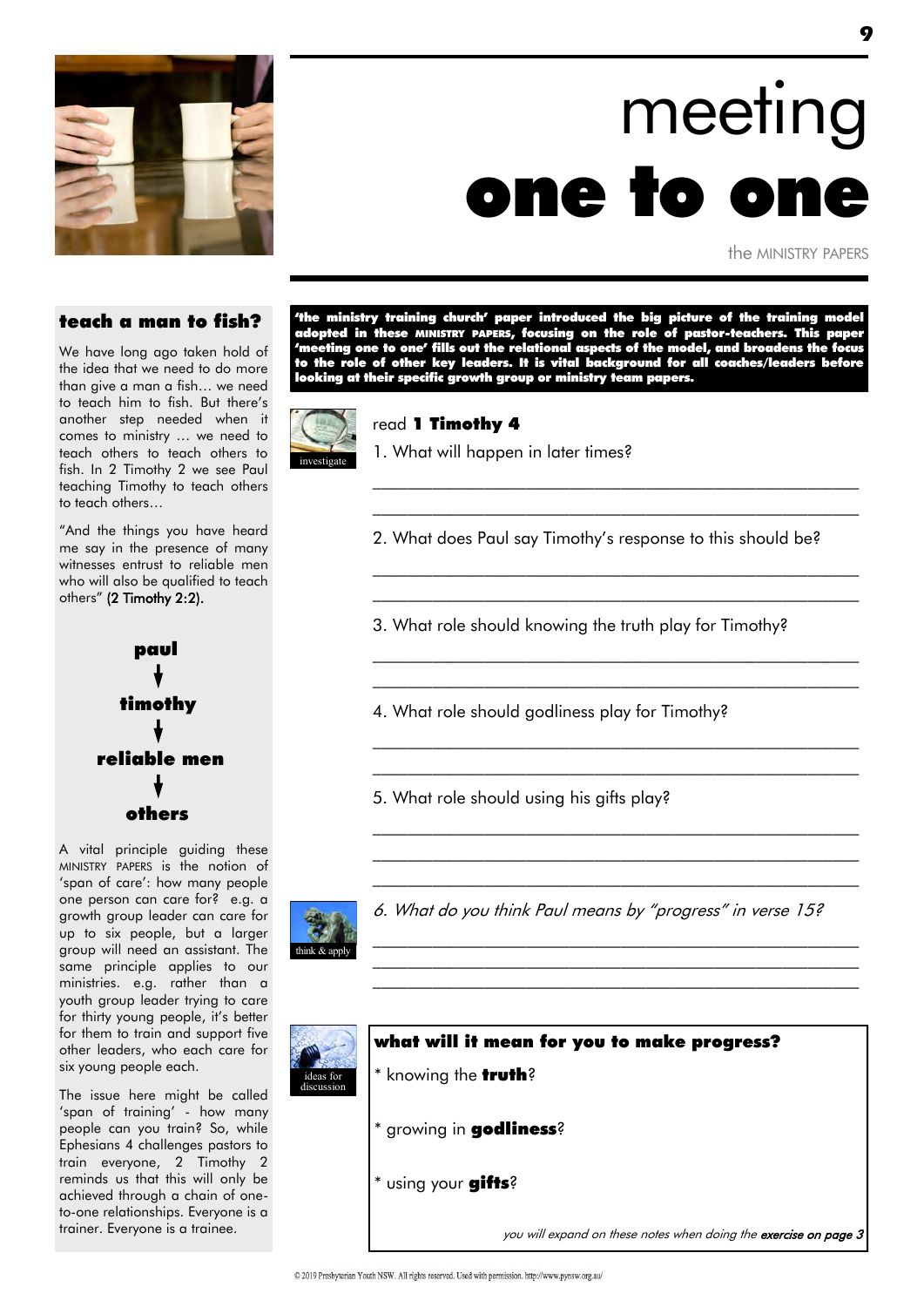# training relationships

Training is often approached in a scatter-gun way. Read this book here, go to that event there, get together when we can. The hope is that the cumulative value will sort of add up. But often the sum of the parts is far less than something whole. Fundamentally, training isn't just events. It isn't just books. It isn't just bits and pieces. Training is relationships…



# who's training who?

# pastors & teachers

Trains 3 or 4 growth group coaches and/or 3 or 4 ministry coaches (e.g. kids church, kids club, youth group). The focus is helping them develop the leaders in their team...

## growth group coaches ministry coaches

Trains up to 6 growth group leaders. The focus is helping their growth group leaders to be trainers, as they care for and encourage those in their group...

# growth group leaders ministry leaders

Trains up to 6 growth group members. The focus is helping their group members in living as a Christian in their family/household; and equipping them in personal evangelism.

# growth group

Are being trained through the ministry and example of their leader as apprentice/ assistant leaders who increasingly share in the ministry of their leader.

Trains up to 6 ministry leaders. The focus is helping their ministry leaders to be trainers, as they care for and encourage other leaders in their ministry team...

Trains up to 6 ministry members. The focus is helping their ministry members in living as a Christian in their family/household; and equipping them in personal evangelism.

# ministry members

Are being trained through the ministry and example of their leader as apprentice/ assistant leaders who increasingly share in the ministry of their leader.

# remember the **pathway**

These MINISTRY PAPERS have been developed with a pathway to Christian maturity in mind. Connect. Grow. Serve. After connecting to God through trusting in Christ, a vital way we can **grow** is through involvement a growth group and a vital way we can serve is through involvement in a ministry team.

The growth group, however, is the primary goal. It provides the teaching and support to underpin our service. It nurtures… growth. Growth in relationships. As the table shows, all relationships in the believer's life should be addressed through the growth group.

a growing relationship with God, especially through personal Bible reading and prayer

growing relationships with **other believers**, especially through the growth group

growing relationships with those in their **family/household**, as servants

growing relationships with unbelievers, especially through personal evangelism

growing relationships with the whole church in mission, serving in a ministry team

# and how...

So far we have a relationship diagram. But we don't yet have relationships! It's what happens within the structure that's allimportant. The structure has value: it puts everyone in a position to be trained/cared for. But unless those within the structure have a sense of what they're doing, it amounts to nothing. Here's a few key thoughts in moving from diagram to reality...

## one-to-one

The training model is built upon the concept of span of care/training. It allows each person to have a realistic number of people to care for/train. Unless the trainer can meet with their trainees one-to-one on a regular basis (e.g. at least an hour per week), the model fails.

### teams

As well as catering for one-to one training relationships, the model also provides scope for peer-topeer team relationships. So, for example, the pastor-teacher might meet weekly with each growth group coach, but also get all the coaches together once a month.

### modeling

pastors/teachers need to be devoted to these training relationships. If they give only token support to coaches/leaders then the same token effort will be modeled throughout the structure.

### the whole person

1 Timothy 4 (study on page 1) showed us how integrated training needs to be: theological development, personal godliness, growth in gifts. Head, heart and hands. The whole person. Although the training relationship might have a specific focus, e.g. youth ministry, to really grow as a youth group leader is to grow in all these areas. Indeed, if we abstract skills from godliness, we train dangerous people! Page 3 is a great tool for setting 'whole person' goals in a one-to one relationship… review it at least annually...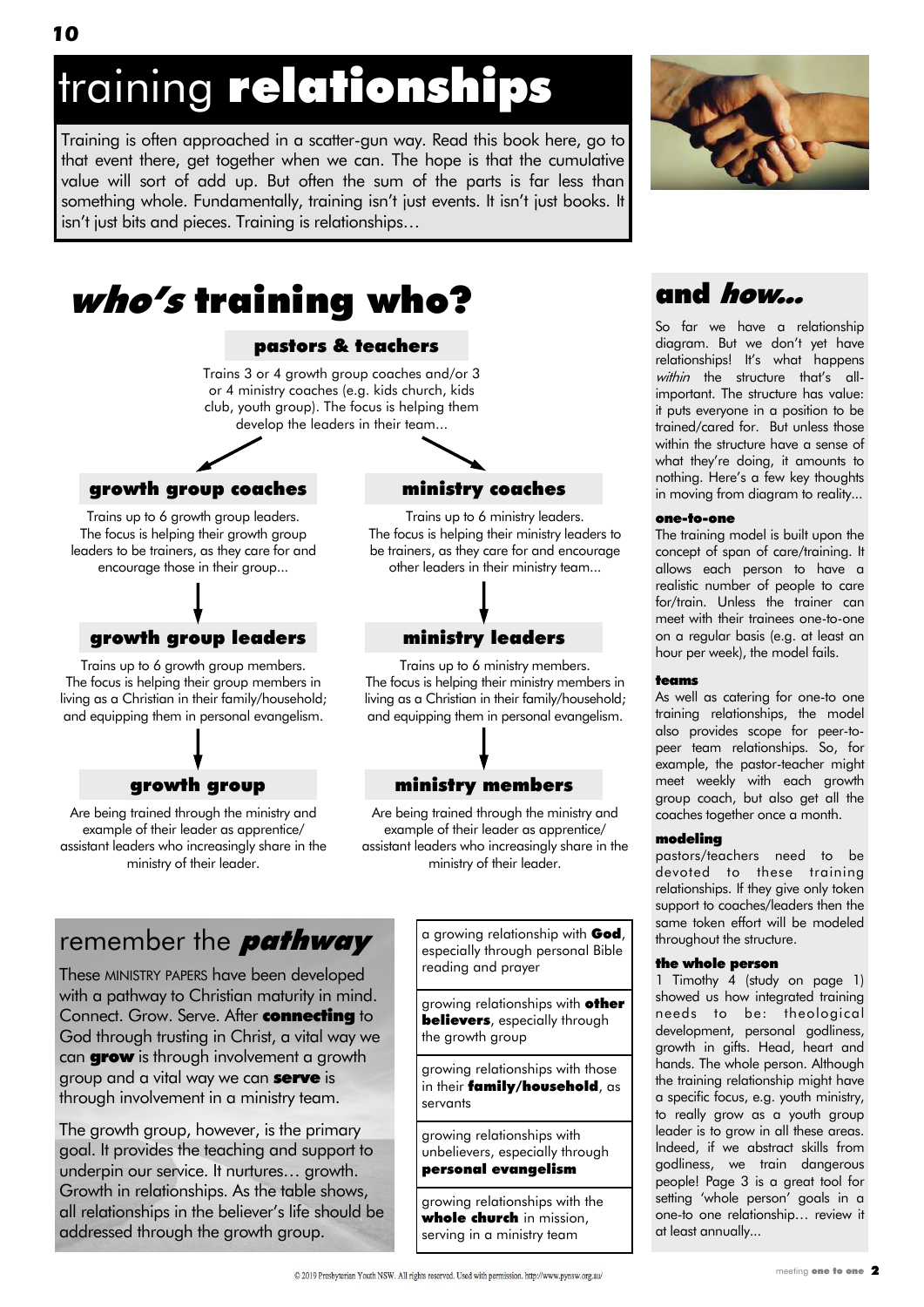| ministry<br>skills |  | personal<br>godliness |  | theological<br>reflection |  |  |  |                                                                 |
|--------------------|--|-----------------------|--|---------------------------|--|--|--|-----------------------------------------------------------------|
|                    |  |                       |  |                           |  |  |  | what<br>areas to be addressed?                                  |
|                    |  |                       |  |                           |  |  |  | <b>how</b> you will do it?<br>(reading, tasks, ministries, etc) |
|                    |  |                       |  |                           |  |  |  | bluorls torlw<br>progress look like?                            |
|                    |  |                       |  |                           |  |  |  | what progress made?<br>what happened?                           |